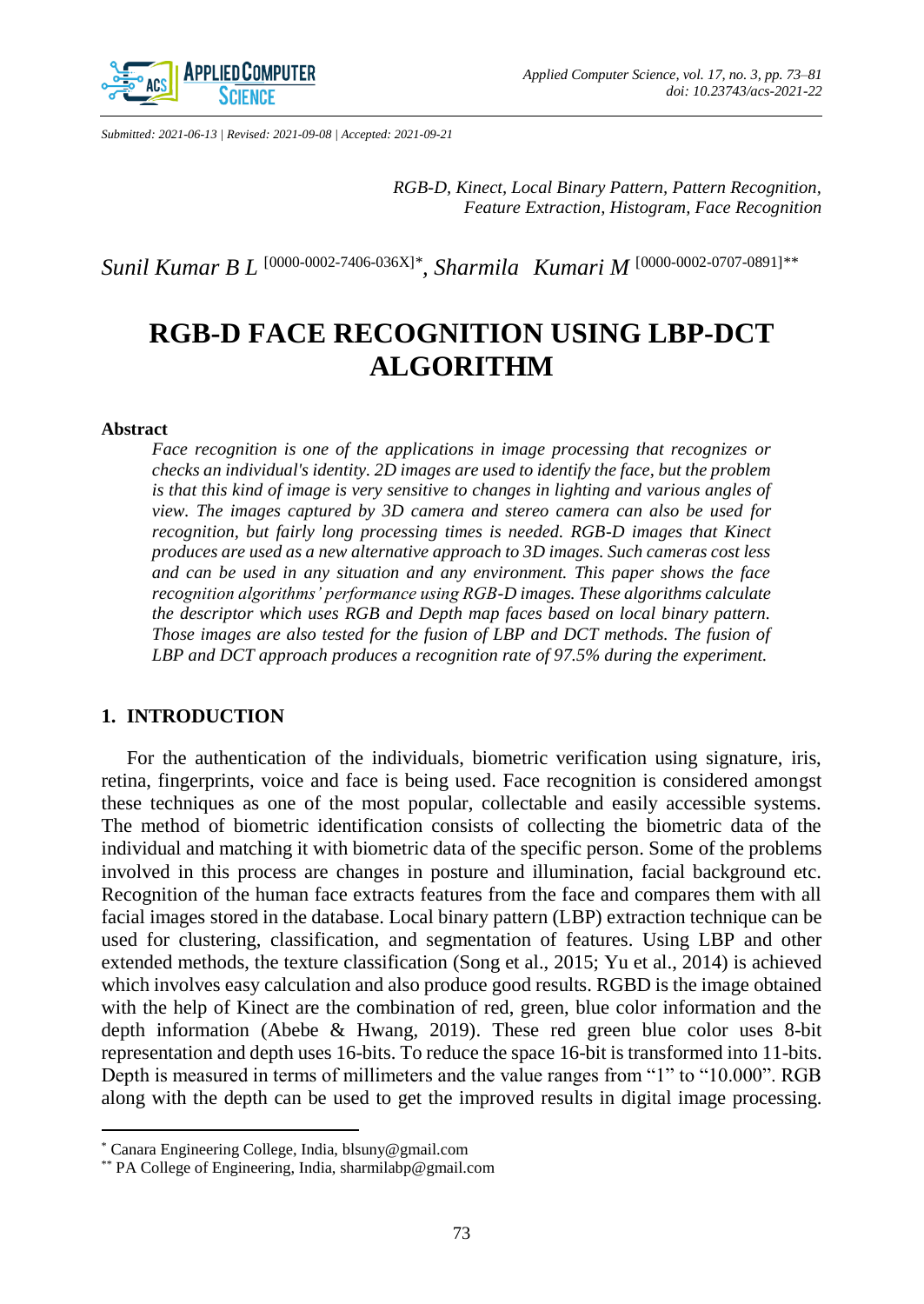These images can be obtained with the low price Kinect camera. These images are used in 3D image reconstruction, Augmented Reality, Robotics, Pattern Recognition and Image Processing.

## **2. RELATED WORK**

The RGBD datasets by Microsoft Kinect have motivated improvements in the areas from reconstruction to gesture recognition. Extracting relevant information helps to obtain proper data for the needs. In recent years, there has been increased focus on usage of RGB-D cameras for development of 3D scene understanding and object detection algorithms (Lin, Fidler & Urtasun, 2013). Kinect sensor based surveillance systems have also been deployed for border control (Chowdhury & Vatsa, 2016). Usage of Kinect sensors for indoor surveillance systems is an interesting research problem due to its capability of capturing RGB, Depth and NIR footage from a single camera unit. Face is highly analyzed biometric (Zhao et al., 2003) and face recognition gives better performance on 3D images compared to 2D images in the presence of pose and illumination covariates. Additional discriminative information provided by the depth map, increases the rate of recognition (Silberman et al., 2012; Wang et al., 2012). Recently, decreased cost of depth sensors has made it feasible to use the images in different applications and has consequently led to increased curiosity in RGB-D face detection (Hg et al., 2012) and face recognition. (Han et al., 2013) introduced the RGB and Depth based images for face-recognition (Huynh, Min & Dugelay, 2012) when depth sensors are started. Because of the difficulty in managing pose and lighting on 2D face recognition, 3D face recognition approaches have been suggested. The 3D image is less sensitive to changes in lighting and therefore more useful for correcting pose variations. The downside to using facial recognition approaches based on 3D is the high cost (Goswami, Vatsa & Singh, 2013) of the conventional 3D sensors. Kinect (Cruz, Lucio & Velho, 2012) tools are the alternative to these costly scanners and are capable of collecting the depth information very precisely. The depth information shows the possibility of accurate 3D face reconstruction which is used in the recognition of faces (Hsu et al., 2014). The performance improvements can be seen using local binary pattern descriptor due to RGB and depth images (Min, Kose & Dugelay, 2014; Zohra, Rahman & Gavrilova, 2016).

## **2.1. LBP based face descriptors**

Ojala proposed Local Binary Pattern in 1990, which uses an effective and easy method to extract the local characteristics from the given face data. The two important LBP properties are (a) Simple computational features and (b) Working for various conditions of illumination. With the support of the neighborhood, LBP feature vector calculation can be performed by first dividing the entire image into cells. Then the middle pixel of the cell is compared with the eight neighboring pixels in the clockwise or anticlockwise direction around it. If (middle pixel-value > neighbor pixel value), then return "0" otherwise "1". The resulting 8-digit binary number transforms into decimal number. The histogram is computed for the features collected.

To measure the LBP code, the cell size of  $3\times3$  is used. Each pixel in the image is compared to its 8 neighbors and encoded to "0" or "1" based on the comparative values as shown in the figure 1.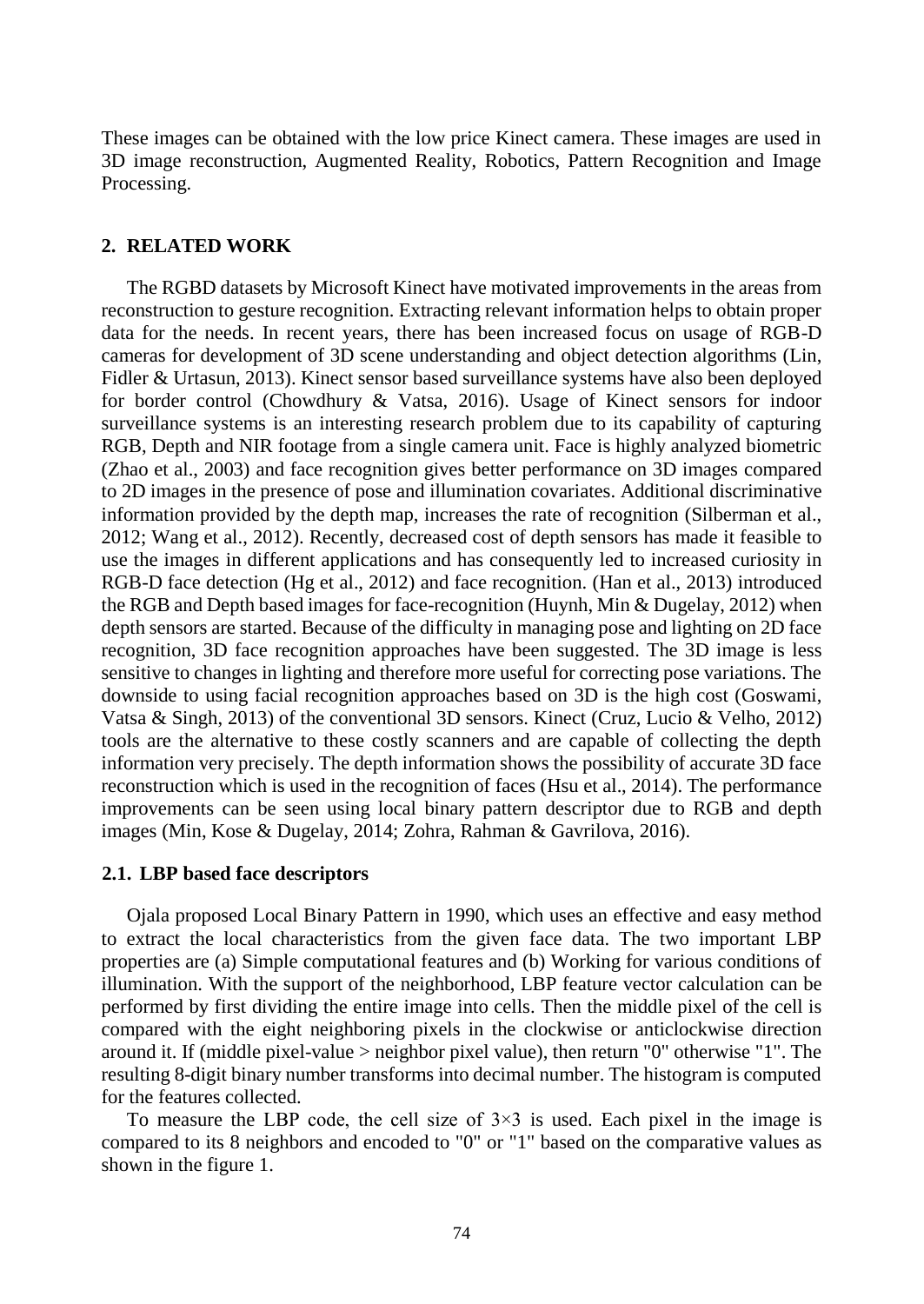| 11                  | 12       | 12           | <b>Threshold</b> | o             | o        | o            |  |  |  |  |
|---------------------|----------|--------------|------------------|---------------|----------|--------------|--|--|--|--|
| 19                  | 15       | 16           |                  | 1             | 15       | $\mathbf{1}$ |  |  |  |  |
| 15                  | 13       | 11           |                  | 1             | $\bf{o}$ | $\bf{o}$     |  |  |  |  |
| <b>Binary Value</b> |          |              |                  |               |          |              |  |  |  |  |
| $\mathbf o$         | $\bf{o}$ | $\mathbf{o}$ | 1                | Ō<br>$\bf{o}$ | 1        | 1            |  |  |  |  |
| Decimal Value = 19  |          |              |                  |               |          |              |  |  |  |  |

**Fig. 1. LBP code calculation**

Concatenate all encoded binary values in either clockwise or anticlockwise direction. This binary number consisting of 8 bits is translated to decimal number that is assigned to the cell's central pixel.



The same process for the full image is continued. The cell size can be increased, and the extended LBP operator uses the notation (p, r), as shown in Figure 2, to denote a 'p' pixel neighbourhood on a 'r' radius sphere. Circular (8, 2) showing 8 neighbours for the central pixel in the circle with a radius of 2 and for circular (16, 2) showing 16 neighbours for the central pixel in the circle with a radius of 2 and also (8, 1) reveals that around the central pixel there are 8 neighbours with a radius of 1.



**Fig. 3. Extracting feature histogram from the face image**

Figure 3 demonstrates the exact workings of LBP. At first divide the window of the image into cells. Then, the histogram is determined for every cell. Concatenation of the LBP histogram obtained for each cell gives a resultant histogram feature.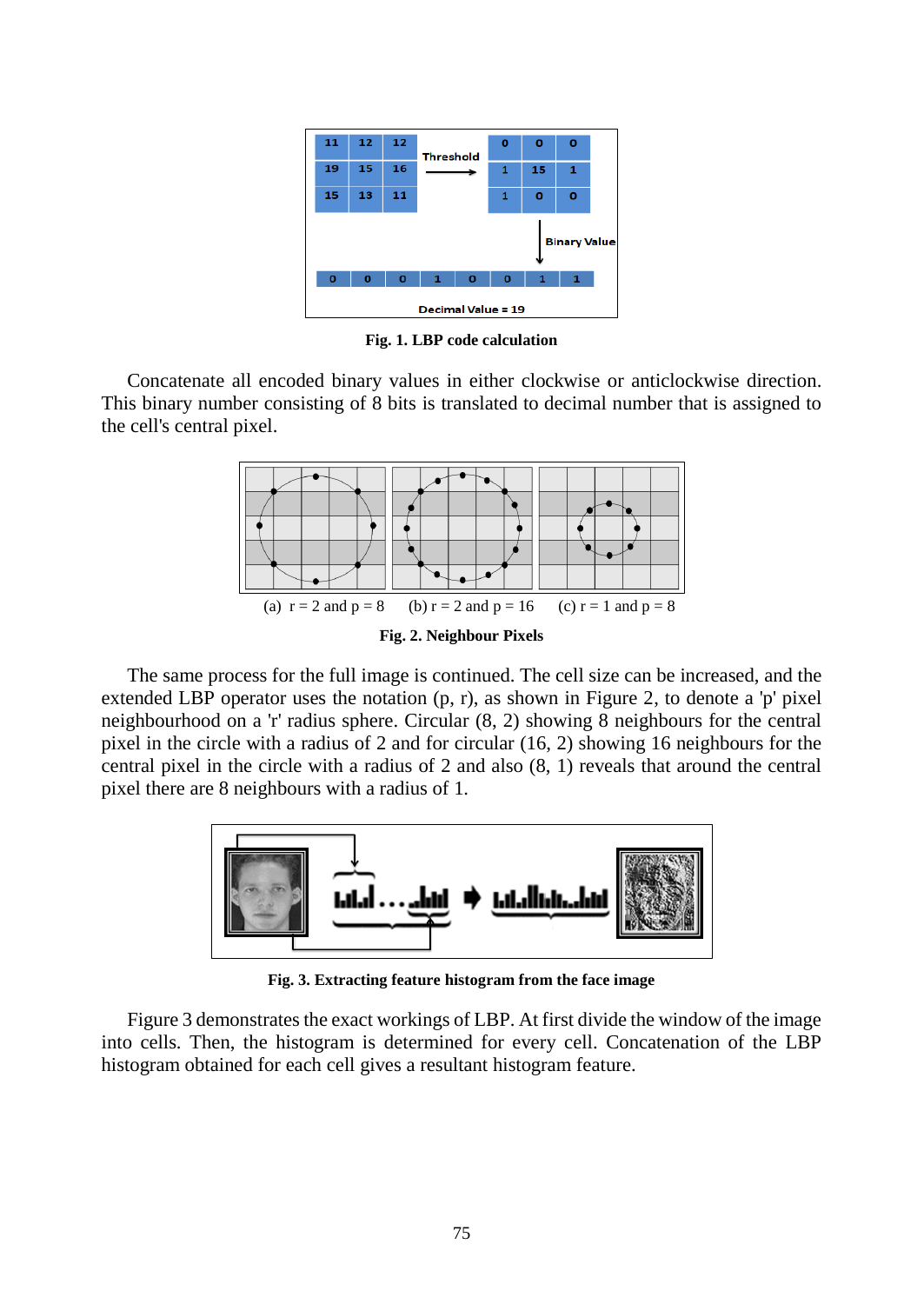

**Fig. 4. LBP Calculation Code**

LBP characteristics of the circular neighbours of a central pixel are indicated by LBPp.r, here p is the number of circular neighbouring points with r radius. Figure 4 shows one such calculation when  $p=4$  and  $r=1$ . The following code is obtained in LBPp,r

$$
LBP_{p,r} = \sum_{Q=0}^{Q-1} V(Q_i - Q_c) 2^i, V(x) = \begin{cases} 1 & \text{if } x \ge 0 \\ 0 & \text{otherwise} \end{cases}
$$
 (1)

Where  $Q_c$  gives the central pixel grey-level value, and  $Q_i$  is the value of the surrounding pixel in the circular neighbour. To reduce the number of bins, the idea of uniform pattern is used. It is possible to distinguish uniform patterns if there are at most two transitions from "1" to "0" or "0" to "1". Consider pattern  $111111111$  with no transition or pattern 00110000 with two transitions as examples of a uniform transition, whereas pattern 10101011 with six transitions is not uniform. This restriction reduces the LBP patterns automatically from 256 to 58.

### **2.2. DCT based face descriptors**

Using DCT, Invertible linear transforms image into feature vectors with low and high frequency coefficients. 2D-DCT converts the face image into a frequency domain, and reverse processes can also be done using invert 2D-DCT (Chen & Chen, 2010; Shermina 2011). The 2D-DCT on an image of dimension r x c:

$$
F(u, v) = \alpha(u)\alpha(v) \sum_{i=0}^{r-1} \sum_{j=0}^{c-1} f(i, j) \cos\left[\frac{u(2i+1)\pi}{2r}\right] \cos\left[\frac{v(2j+1)\pi}{2c}\right]
$$
 (2)

where, 
$$
\alpha(u) = \sqrt{\frac{1}{r}}
$$
 for  $u = 0$  (3)

$$
\alpha(u) = \sqrt{\frac{2}{r}} \text{ for } u = 1 \text{ to } r - 1 \tag{4}
$$

and 
$$
\alpha(v) = \sqrt{\frac{1}{c}}
$$
 for  $v = 0$  (5)

$$
\alpha(v) = \sqrt{\frac{2}{c}} \text{ for } v = 1 \text{ to } c - 1 \tag{6}
$$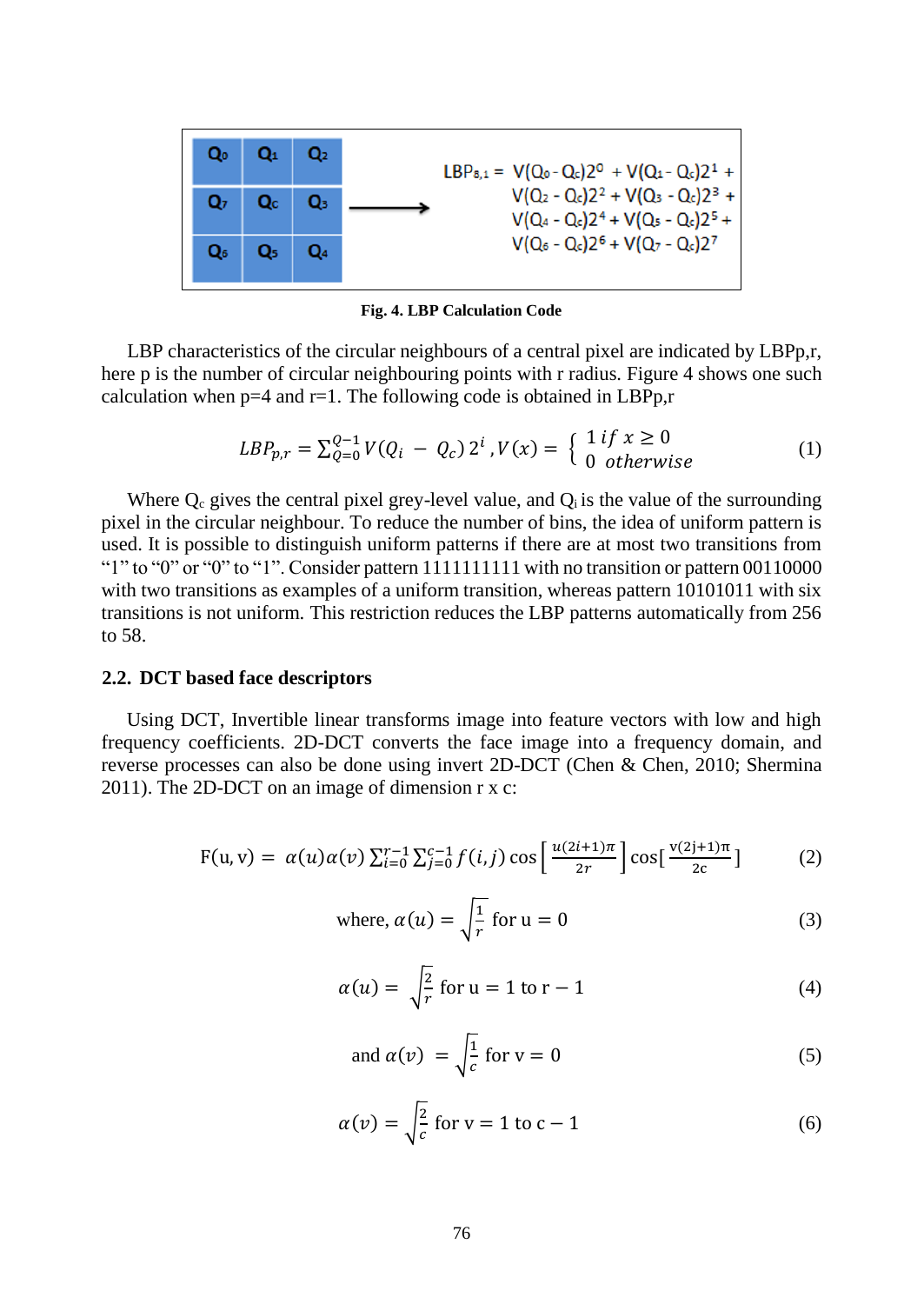The important few, low frequency DCT components of the training and testing images are extracted. Then the more relevant extracted information also called the feature vectors of training and testing images are compared. The Euclidean distance measure is used for the classification.

## **3. PROPOSED METHOD**

Face recognition algorithm uses 2D or 3D input images for the recognition. Usually, 3D faces are used to create advanced algorithms to improve the performance, but these images are difficult to get because of the cost. This paper uses RGB-D images alternate to 3D images to implement certain face recognition algorithms.



**Fig. 5. Block diagram of face recognition using LBP**

Local binary pattern is an extremely effective method to describing a digital image's texture, and it was ideal for obtaining features for face recognition systems as shown in Figure 5. First of all, split the image for extracting the LBP histograms and then stored in a vector. This vector represents the features of face and can be used for further processing. Much of the current face recognition work using RGB-D has focused on controlled environments. But in a real-world environment, the sensors can also capture images from a distance. The accuracy of the depth images is strong when the images are taken at close ranges. Yet, with the camera's large distance to the actual face, depth sensors struggle to capture images of good quality depth. It may not be desirable to use poor-quality pictures in these circumstances. So, the proposed approach uses both RGB and depth images for the better recognition of faces.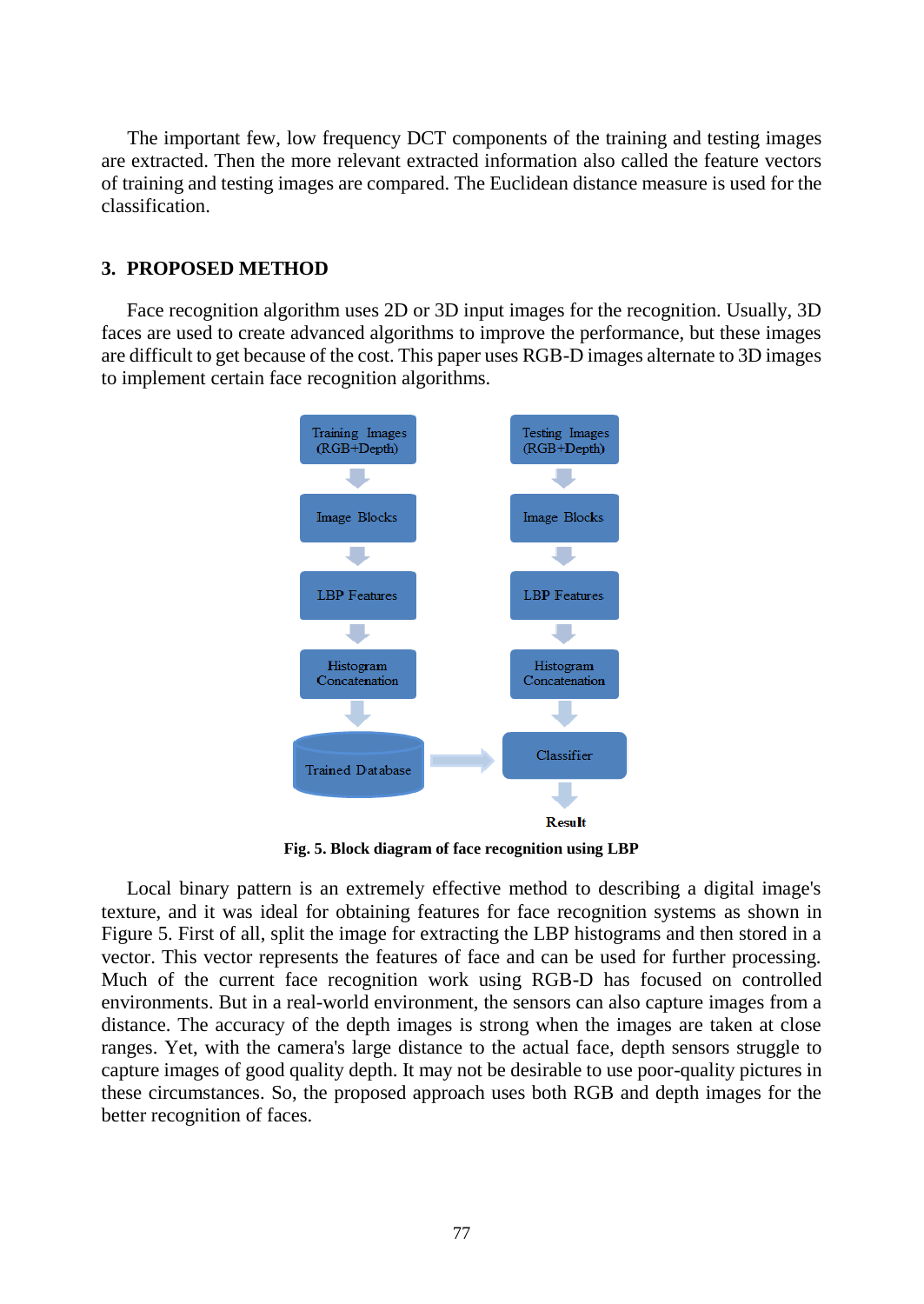

**Fig. 6. Block diagram of face recognition using LBP and DCT**

The proposed algorithm calculates an LBP descriptor and DCT features for the RGB images as well as for the depth images. The combined histograms are computed based on the collected features from LBP and DCT. The steps as shown in Figure 6 is repeated for all the training datasets. Finally, features of testing data are extracted and compared with all the features of the trained data set to recognize the image. The series of experiments were performed using the combined effect of features LBP and DCT. To compare and recognize the images, Euclidian distance is used in this experiment.

## **4. RESULTS AND DISCUSSIONS**

The above methods are tested on IIITD RGB-D face images. This data-set consists of 106 subjects captured using the sensor version 1 of Microsoft Kinect. It has a large number of photos, ranging from 254 to 11 pictures per subject, per fold. The RGB and the depth images are recorded separately as 24-bit images. For these images the 640×480 resolution is used.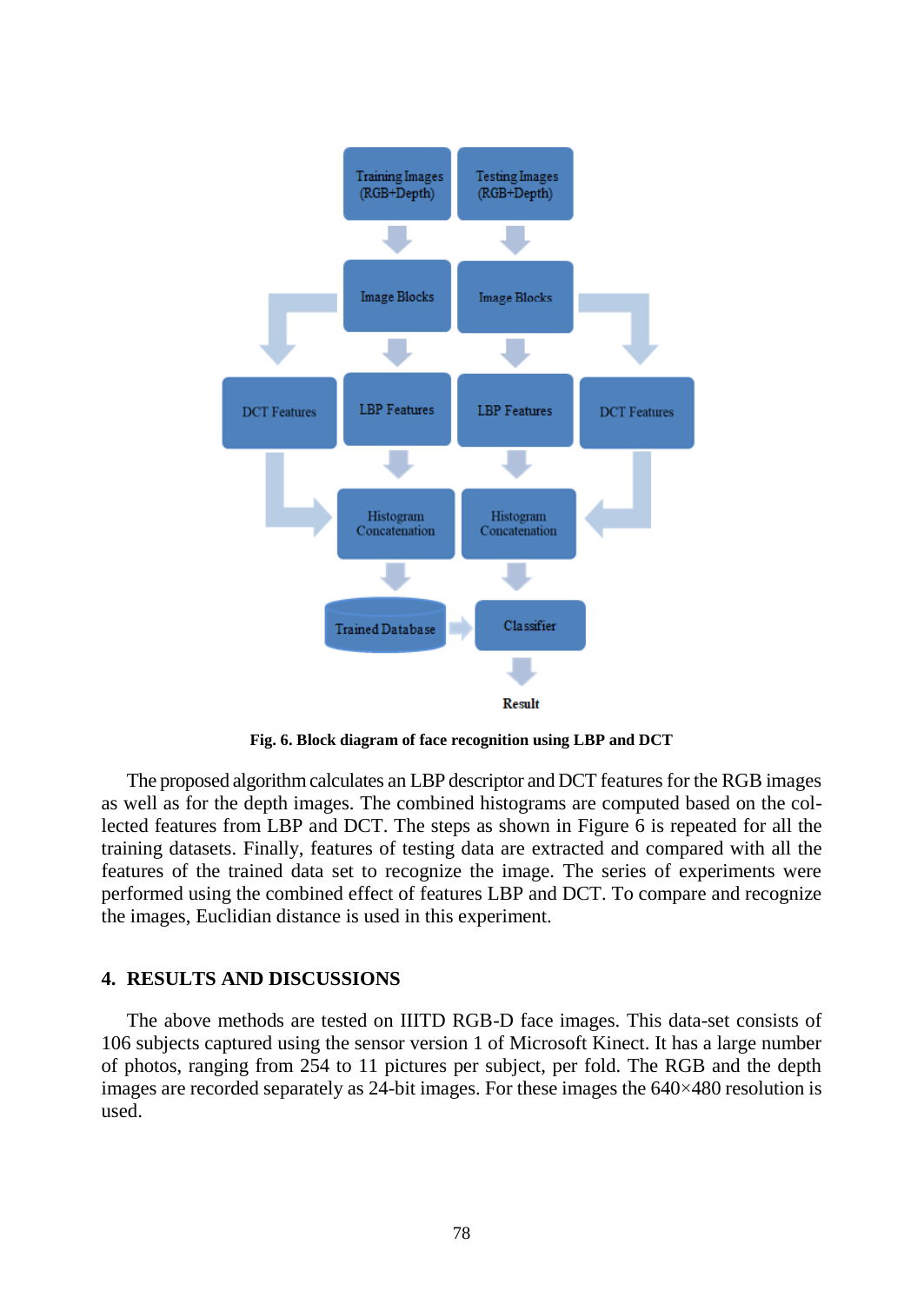

**Fig. 7. Sample RGB-D images of a person from IIITD RGBD face dataset**

The face recognition algorithms are executed by changing the count of training samples for each subject. For all such cases, the accuracy of recognition is noted as shown in the table 1 and Figure 8 shows the results on RGB-D face image data collection using conventional LBP and LBP+DCT algorithms.

|                |      | <b>Recognition Rate</b> $(\% )$<br>(LBP) |                 | <b>Recognition Rate (%)</b><br>$(LBP+DCT)$ |       |                 |  |
|----------------|------|------------------------------------------|-----------------|--------------------------------------------|-------|-----------------|--|
|                | RGB  | <b>Depth</b>                             | $RGB+$<br>Depth | <b>RGB</b>                                 | Depth | $RGB+$<br>Depth |  |
|                | 85.0 | 75.0                                     | 92.5            | 85.0                                       | 82.5  | 92.5            |  |
| 2              | 87.5 | 80.5                                     | 95.0            | 87.5                                       | 80.5  | 95.0            |  |
| 3              | 90.0 | 77.5                                     | 92.5            | 90.0                                       | 82.5  | 95.0            |  |
| $\overline{4}$ | 92.5 | 77.5                                     | 95.0            | 95.5                                       | 90.0  | 97.5            |  |
| 5              | 92.5 | 75.0                                     | 95.0            | 95.5                                       | 90.0  | 97.5            |  |
| 6              | 87.5 | 60.0                                     | 87.5            | 90.0                                       | 67.5  | 95.0            |  |

**Tab. 1. Recognition rate using LBP and LBP+DCTmethods**



**Fig. 8. Results of LBP and LBP+DCT on RGB, Depth and RGBD images**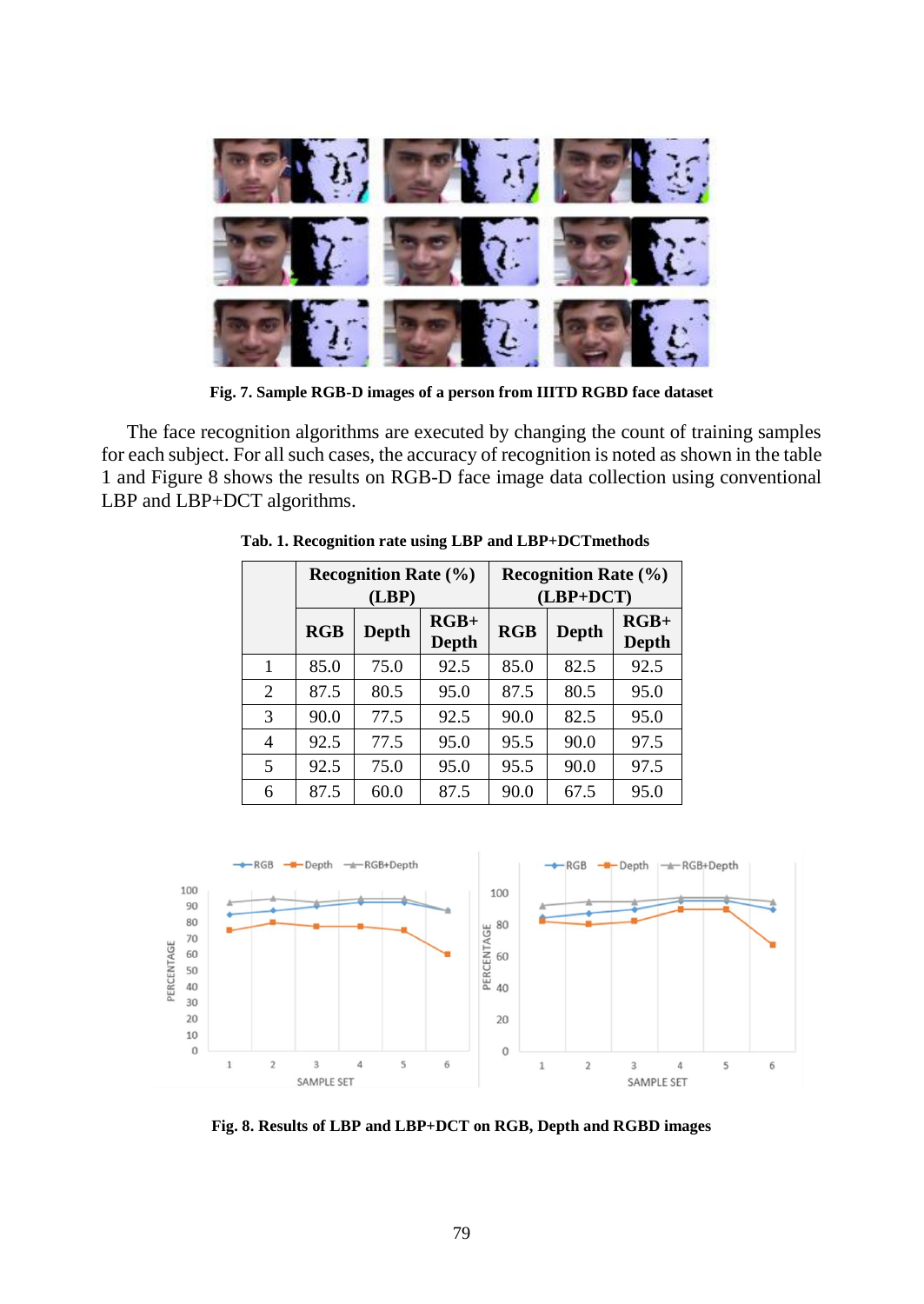

**Fig. 9. Comparison of LBP and LBP+DCT**

Figure 9 clearly shows combining LBP and DCT algorithms gives better result than only LBP.

## **5. CONCLUSION**

Algorithms for face recognition generally use features of 2D or 3D images. This paper compares the effect of algorithms for extraction of features such as LBP and the fusion of LBP+DCT using both RGB and depth images. IIT-D RGB-D face image set is used for the analysis of above algorithms. For these images proposed algorithm shows 97.5% of recognition. As a future work different combinations of the feature extracting algorithms can be used on RGB-D dataset.

#### **REFERENCES**

- Abebe, H. B., & Hwang, C. L. (2019). RGB-D face recognition using LBP with suitable feature dimension of depth image. *IET Cyber-Physical Systems: Theory & Applications*, *4*(3), 189–197. https://doi.org/10.1049/ietcps.2018.5045
- Chen, P. Z., & Chen, S. L. (2010). *A new face recognition algorithm based on dct and lbp. In Quantitative Logic and Soft Computing 2010* (pp. 811–818). Springer. https://doi.org/10.1007/978-3-642-15660-1\_82
- Chowdhury, A., & Vatsa, M. (2016). *RGB-D face recognition in surveillance videos* (Doctoral dissertation). Retrieved from https://repository.iiitd.edu.in/jspui/handle/123456789/440
- Cruz, L., Lucio, D., & Velho, L. (2012). Kinect and rgbd images: Challenges and applications. In *2012 25th SIBGRAPI conference on graphics, patterns and images tutorials*(pp. 36–49). IEEE. https://doi.org/10.1109/SIBGRAPI-T.2012.13
- Goswami, G., Vatsa, M., & Singh, R. (2014). RGB-D face recognition with texture and attribute features*. IEEE Transactions on Information Forensics and Security*, *9*(10), 1629–1640. https://doi.org/10.1109/TIFS.2014.2343913
- Han, J., Shao, L., Xu, D., & Shotton, J. (2013). Enhanced computer vision with microsoft kinect sensor: A review. *IEEE transactions on cybernetics*, *43*(5), 1318–1334. https://doi.org/10.1109/TCYB.2013.2265378